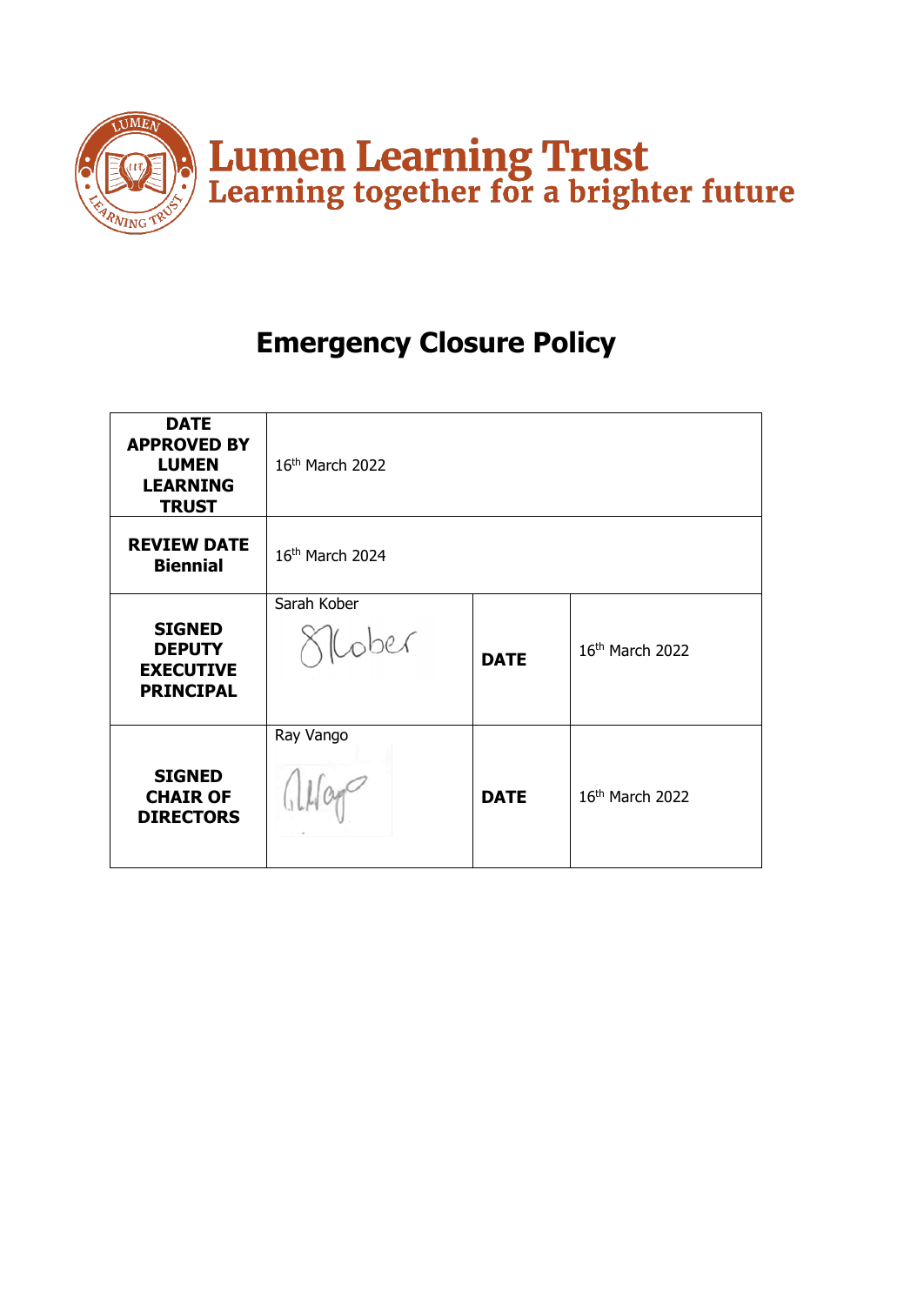Lumen Learning Trust puts the children's needs at the heart of its provision. Our whole school community is committed to enabling the children to become successful lifelong learners and happy, fulfilled adults who can make positive choices about their future.

## **1. Introduction**

- 1.1. Each school will make every effort to remain open whenever possible. Lumen Learning Trust is unwavering in its commitment to the educational development of every child in their care but is also mindful that the safety and wellbeing of the children and staff is of paramount importance. In exceptional circumstances where the safety and wellbeing of the community is at risk this will take precedence over educational considerations.
- 1.2. The decision to close the school will be made by the Head Teacher or Executive Principal. The school will only be closed if one or more of the following conditions apply.
	- 1.2.1. Insufficient staff are able to come in to keep the school running safely.
	- 1.2.2. Conditions on site are dangerous.
	- 1.2.3. Conditions are considered to be or are anticipated to later become too hazardous to travel.

## **2. In the event of adverse weather or environmental incident before the school day starts**

## 2.1. Parents

- 2.1.1. When school closure is a possibility parents should find out whether the school is open by:
	- Checking their school website and Facebook feed
	- Checking their texts
	- Visiting the Surrey County Council website which will list school closures in the county <https://www.surreycc.gov.uk/schools-and-learning> and clicking on Schools More → School Closures
- 2.1.2. If it is decided that the school will open, but the road conditions are difficult, parents should ring the school to advise that they are likely to be late.
- 2.1.3. If parents assume that the school is closed, but it is actually open, the absence will be recorded as unauthorised unless the Head Teacher is satisfied that there are exceptional circumstances.

## 2.2. The School

- 2.2.1. The Head Teacher or Executive Principal will decide whether the school will open taking into account the conditions at the school and the ability of staff to get there.
- 2.2.2. If the Head Teacher decides the school will close he/she will update Surrey County Council accordingly, send to parents and staff a text message and email advising them of the closure as well as adding an urgent message to the home page of the school website and Facebook account. **It is important for Parents to undertake the actions at 2.1.1 above in case the text system is slow because of the number of schools attempting to use it.**
- 2.2.3. The school fully appreciates that in bad weather children may arrive later than usual.